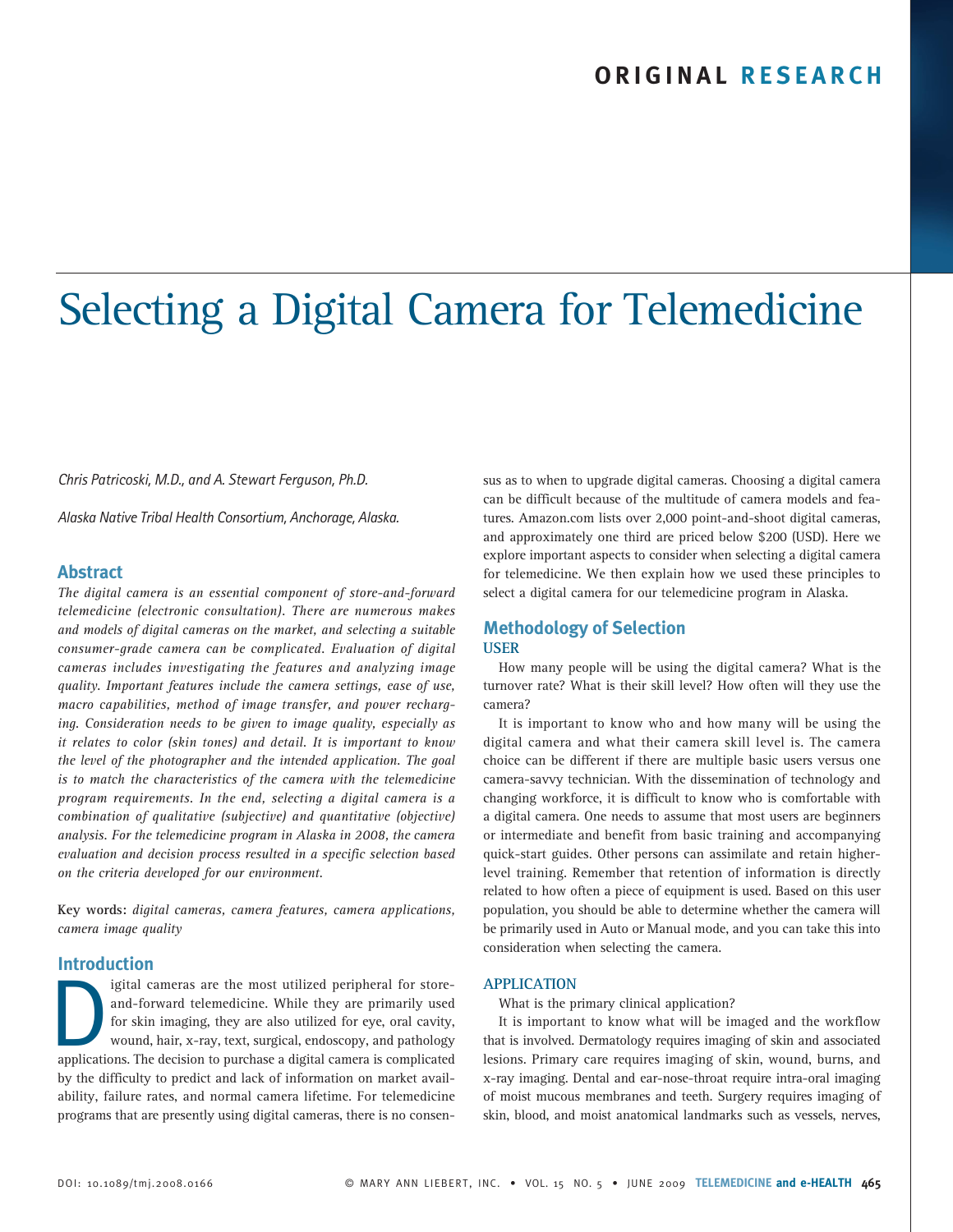organs, etc. Pathology requires adaptation to a microscope and imaging of slides with specific color and lighting needs. While the purpose of the application is usually for diagnosis and treatment, there may be another purpose that guides your selection, such as quality assurance, legal documentation, education, and development of teaching files.

#### **Image Quality**

What is the image quality for skin and wound images under various lighting conditions? How does the image quality compare to images from other cameras? Does the image provide the needed details for diagnosis and treatment?

Image quality is determined by careful assessment of color and detail. Color quality is influenced by lighting, while image detail is related to resolution, compression, lighting, focus, clarity, and motion artifact. The overall image quality as determined by color and detail is a representation of the camera lens, charged couple device (CCD), and overall electronics.

Image quality may be the most important consideration and the hardest to determine. While it is necessary to know the camera specifications and the manufacturer reputation, these do not guarantee excellent image quality. A variety of reputable Web sites offer excellent reviews of digital cameras such as http://www.imaging-resource. com/ and http://www.neocamera.com and http://www.dpreview. com. These resources have excellent information that includes feature and image quality reviews. However, there is more information to be obtained from actually shooting images with the cameras and comparing them side by side. Our office has conducted three formal image reviews in 8 years to evaluate digital cameras. These reviews have been key to determining image quality and revealed differences not readily apparent from reading reviews. For this review, the authors served as subject matter experts representing a knowledge base in the clinical and technical fields. All photographs were viewed in their original unaltered format. A representative photograph from each camera was displayed simultaneously so that images were compared side by side according to similar subject matter and camera settings. Photographic detail was examined by simultaneously zooming on specific edges and margins of the images.

To perform your own evaluation of images, it is recommended that you purchase your top choice of camera and compare it with a camera known to provide excellent clinical images. Set the cameras to similar settings regarding resolution, compression, white balance, etc. Take photographs of the skin using both cameras. Include normal and macro settings. Use lighting conditions similar to your clinical settings. Compare the images and make sure there are no surprises. Check especially for color that may be misleading to the clinician. For

example, does the skin appear washed out (cadaver-like)? Does the skin appear slightly reddish (inflamed)? Does the skin appear slightly yellow (jaundiced)? Compare images taken at similar resolution and compression settings. Zoom in similarly on these images to determine which retains the most detail.

#### **IMAGE COLOR**

Image color is probably the most important clinically significant aspect regarding camera selection. Factors that affect image color include room lighting, camera optics, camera CCD, and camera settings (white balance and color). Human skin is a difficult subject for which to accurately obtain the correct color. Different cameras in the same settings result in different skin tones. It is difficult to notice color variation unless you compare the images side by side. Some cameras get better skin tones with the flash on and others with the flash off (*Figs. 1* and *2*). The mini MacBeth color chart is helpful for full color tones, but has limited use in defining accurate colors of the skin and other lesions.

#### **IMAGE SIZE**

"Picture size" relates to mega pixel size, i.e., "8 MP," and this is the selling point for most digital cameras. In fact, larger pixel size does correlate with higher definition, especially for photographic prints. However, the "pixel explosion" has become somewhat of a marketing scheme and show for bragging rights. Realistically for reviewing images on a monitor, more pixels are not necessarily better. Clinical review of still images captured from a video source in  $640 \times 480$ mode has proved sufficient. For digital cameras, it is expected that you are capturing at least 1–2 MP images, but it is unclear whether there is any clinical benefit to larger image size. Size is most important when the image needs to be zoomed in. For example, a clinician may want to zoom into the details of a burn or the edge of a mole.

#### **IMAGE DETAIL**

Image size is only one factor related to the detail of the image, or how clear and crisp the image is. In a clinical setting, it is much more important that the image be taken properly to maximize lighting, color, focus, and minimize motion artifact. If a photo appears grainy or blurred, it is more likely due to poor lighting, improper focus, or movement rather than a lack of pixels.

#### **IMAGE COMPRESSION**

Most midrange digital cameras store images in Joint Photographic Experts Group (JPEG) format, an agreed-upon standard compression method. Digital cameras offer various levels of compression and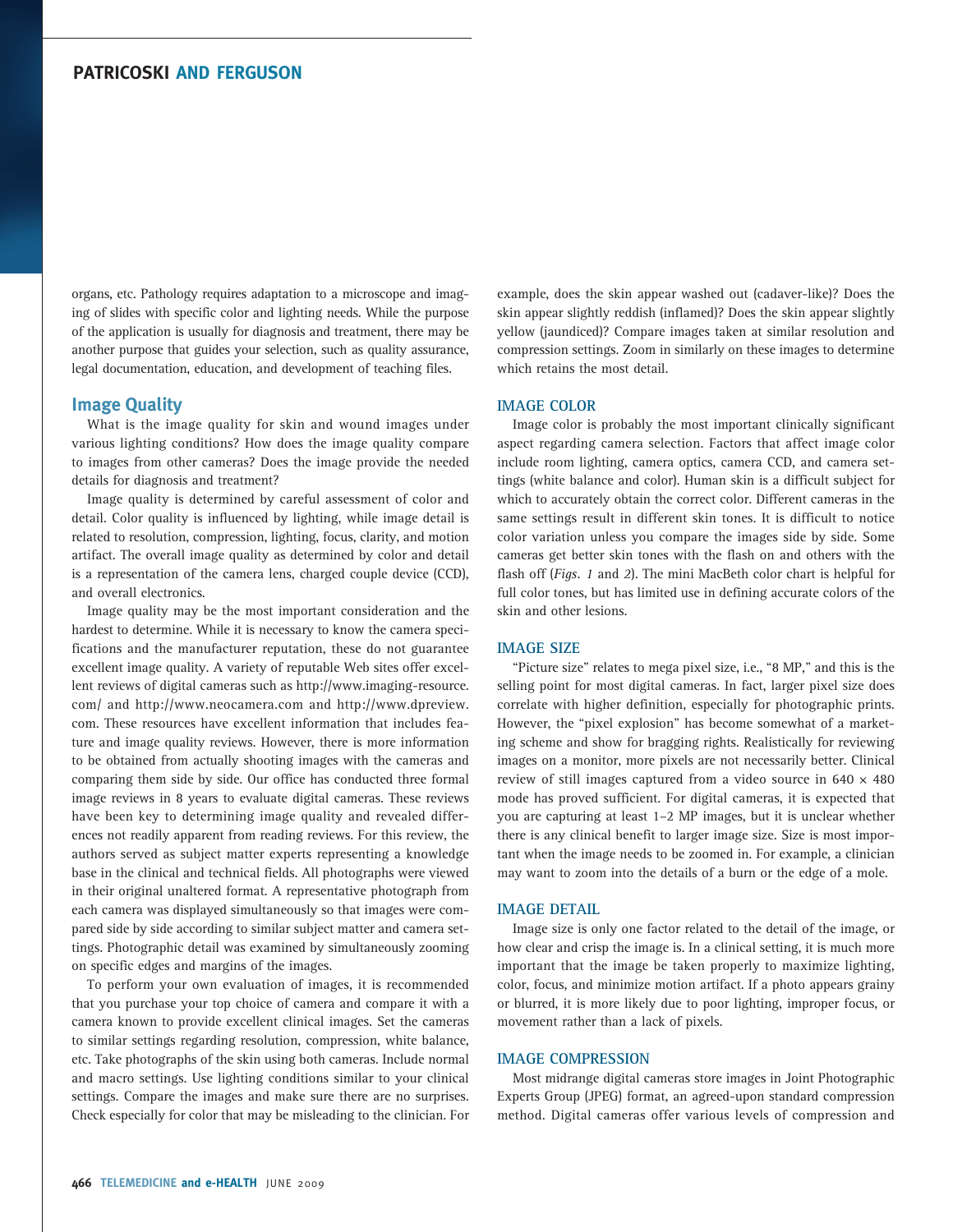# **SELECTING A DIGITAL CAMERA FOR TELEMEDICINE**



Fig. 1. Figure 1 is shot with Kodak V1003 with flash and incandescent [lighting. Resulting skin tone has a natural appearance.](http://www.liebertonline.com/action/showImage?doi=10.1089/tmj.2008.0166&iName=master.img-002.jpg&w=256&h=192)



**Fig. 2.** Figure 2 is shot with Kodak V1003 without flash under incandescent lighting. Resulting skin tone has an orange appearance.

generally speaking, the higher the compression, the lower the quality and the smaller the file size. Compression settings are usually listed in the camera menu as a "picture quality" setting. "Picture quality" is inversely related to compression and is often listed as "low," "normal," "fine," and "high." Lower-quality image resulting from overcompression may result in JPEG artifacts that have a blocky or

streaky appearance. It is necessary to retain appropriate image detail for clinical decision-making. For telemedicine, it is important to have a high-quality image compressed to a reasonable size so that it can be transmitted without inconvenience, delay, or system crashes.

# **Advanced Settings**

What are the settings for the camera? What are the default settings? What settings can be retained when you turn the camera off and back on? How do the advanced settings affect image quality? What are the best settings for your clinical needs? Will you need to preprogram settings for a "program" or "manual" mode?

Cameras have a range of settings, some more advanced than others. Navigating the sea of optional settings can be a source of confusion. The good news is that for most clinical applications (i.e., dermatology and primary care), these advanced settings are set to "auto," and you do not need to become an expert on these settings prior to camera selection. However, it is helpful to understand the settings and make sure they are set similarly when comparing images from different cameras. The following settings exist on most cameras and are important to understand: size (resolution), quality (compression), color mode, auto focus control, white balance, face detection capture, exposure metering, auto focus zone, anti-shake (image stabilization), ISO speed, sharpness, digital zoom, orientation sensor, and video size.

#### **RETENTION OF SETTINGS**

Cameras retain different setting functions. Some allow you to select which settings are retained; others do not. Some settings that are retained, only work in "auto" (Kodak), whereas other cameras (Sony W-200) only work in "manual mode." This gets confusing in cameras when "best shot" or "scene" settings are used. For example, with the Kodak V1233, applying macro with the toggle retains the other settings that you have applied; but applying macro with "scene" mode changes some of the settings (sensitivity is +1, etc.).

#### **EASE OF USE**

Do the controls of the camera appear inviting or intimidating? How easy is this camera to use?

It is important to consider all aspects of the camera for usability. The following buttons and operations should be most intuitive: on/ off, auto mode, video mode, macro setting, flash settings, settings menu, image review, and image delete. Generally speaking, other functions need to be accessible, but not as intuitive, such as zoom, setting the timer, LCD display options, attachment to a tripod, etc. The LCD should be at least 2.5 inches and have display options for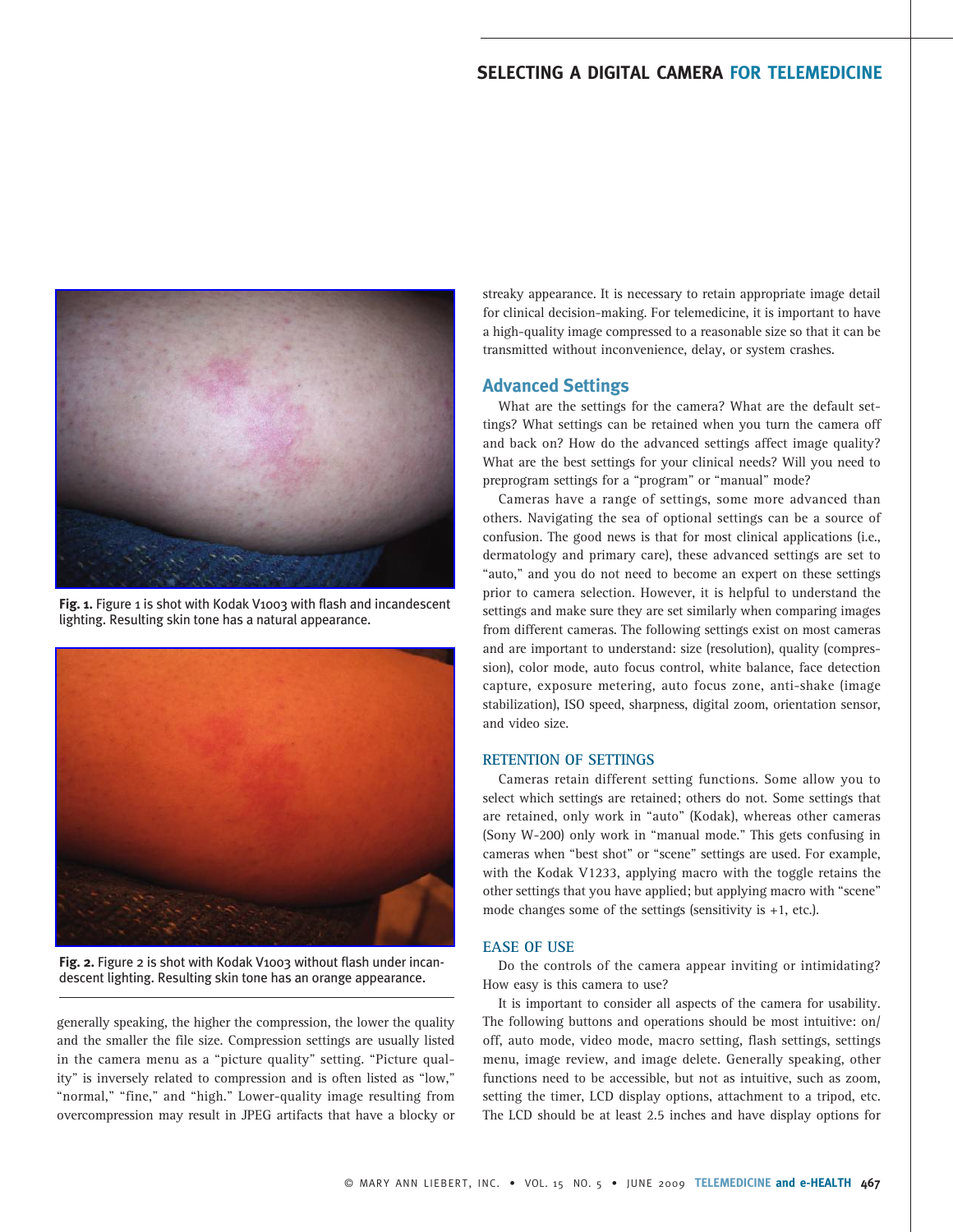brightness and displaying information. A viewfinder is optional and for most clinical settings not necessary. Buttons, wheels, and toggles need to be large enough for a typical user's finger. The need for simplicity of functions depends on the level of users.

#### **MACRO**

Using macro (close-up), how close can you get to the subject/lesion? [Can the camera easily be put in and out of the macro setting](http://www.liebertonline.com/action/showImage?doi=10.1089/tmj.2008.0166&iName=master.img-006.jpg&w=255&h=192)?



**Fig. 3.** [Macro button \(flower\).](http://www.liebertonline.com/action/showImage?doi=10.1089/tmj.2008.0166&iName=master.img-005.jpg&w=255&h=192)



**Fig. 4**. Macro toggle (flower).

The macro setting has proven to be useful for clinical photography. It allows capture of important details at close range and reduces the need for higher-resolution images. When photographing skin lesions, most dermatologists recommend a full body or symmetric shot followed by a close-up shot, enabled by macro. In our experience, if you want clinicians to use macro, it needs to be an intuitive process. Therefore, it is important to select a camera that can easily be put in [and out of macro mode. The most convenient access to m](http://www.liebertonline.com/action/showImage?doi=10.1089/tmj.2008.0166&iName=master.img-008.jpg&w=256&h=192)acro is in



**Fig. 5.** [Macro accessed from shooting mode.](http://www.liebertonline.com/action/showImage?doi=10.1089/tmj.2008.0166&iName=master.img-007.jpg&w=256&h=192)



**Fig. 6.** Macro accessed from scene mode.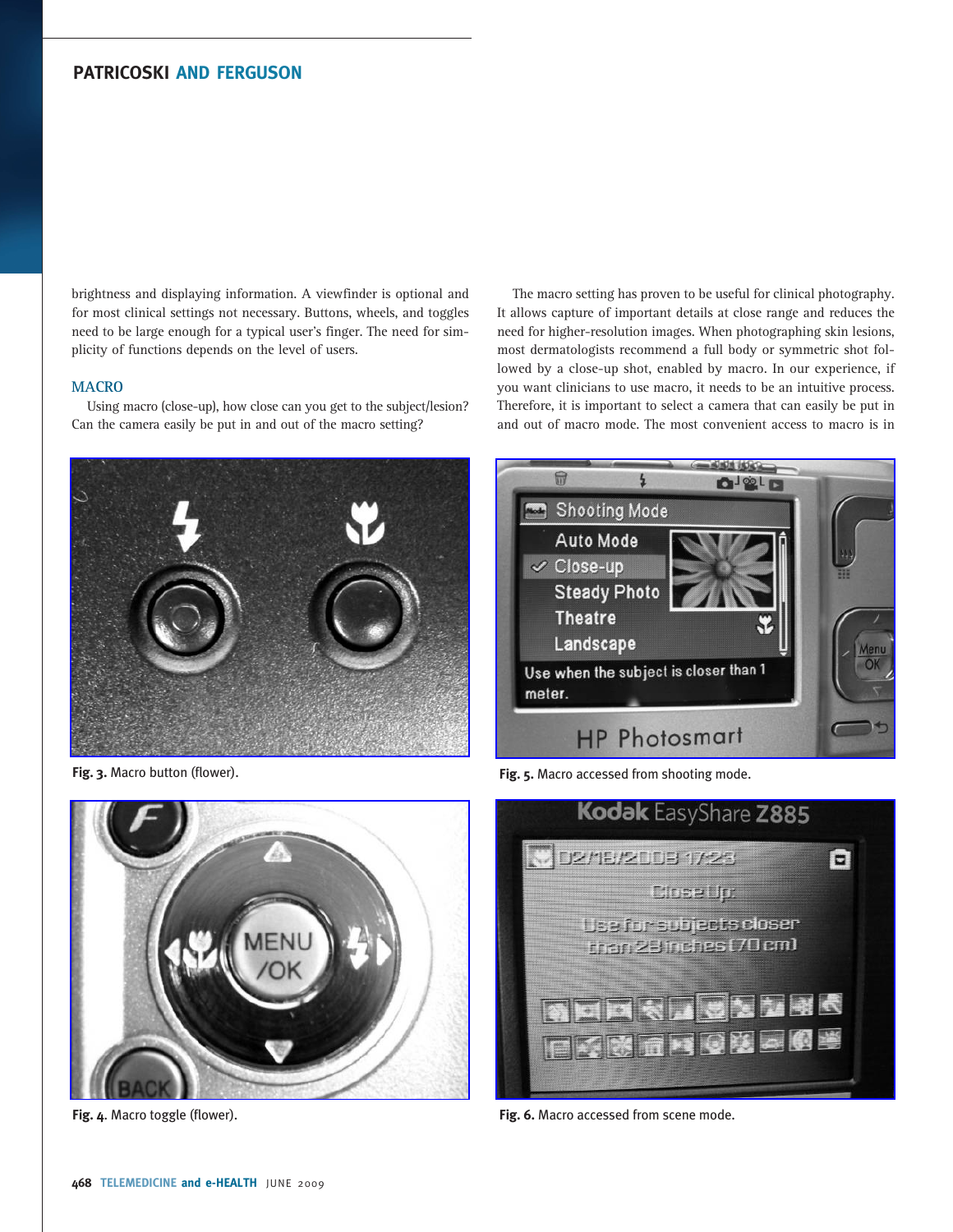the form of a physical button or toggle that turns macro on or off (*Figs. 3* and *4*). The macro indicator is traditionally a "flower" and should be easily seen on the display LCD screen. Other less intuitive pathways to macro include scene or best shot settings (*Figs. 5* and *6*) and dials.

Cameras vary with the macro setting as to how close you can get to the subject. The closer the photograph is taken to the subject, the more detail is included in the original image, and the reviewer has less of a need to zoom in on the final photograph. In addition, users are accustomed to taking a close-up photo of skin at a reasonable distance; that distance should accommodate the photographer to get approximately 4 inches or closer to the lesion. In our experience, macro settings that require focus at greater than 4 inches tend to confuse the user as they think they can get closer, and then the resulting image is blurry. So, if one is purchasing multiple cameras for multiple users, there are less likely to be user mistakes using macro if the camera can be in-focus at a reasonably close distance. Of course, each photographer has their preference as to how close to get to the lesion using macro. It is usually best (but not always) to turn off the flash when using macro to avoid "washout" of the colors. Cameras may automatically turn off the flash as part of the macro function; the user needs to be aware of this.

#### **POWER**

How is the camera powered? What type of battery is needed or desired? Rechargeable versus disposable? Standard or proprietary form factor (shape)? What is the battery technology: alkaline, LiMH, NiCad, or NiMH? How will the batteries be charged? How many photos can be obtained with a fully charged battery?

Most digital cameras are powered by batteries. Some have optional AC to DC adapters that allow the camera to be directly powered, and these are useful for certain applications such as when a digital camera is attached to an operating microscope. Digital camera batteries can be a standard form factor such as AA batteries (*Fig. 7*) that can be disposable alkaline or rechargeable Ni-MH. While alkaline AA batteries can be used, it is most common to utilize AA rechargeable NiMH batteries with at least 2,000 mAh because they last longer. AA rechargeable batteries are usually charged with a standard AA battery charger outside of the camera. A few cameras charge the AA batteries while placed in a docking station (camera cradle).

Alternatively, camera batteries can have a proprietary format, usually square or rectangular style (*Fig. 8*) that are often lithium ion. These batteries are space efficient, last long, and may be charged in the camera while placed in a docking station (camera cradle) or charged in a proprietary battery charger outside of the camera.

## **IMAGE TRANSFER**

What method of image transfer is needed and desired? How will the workflow proceed?

Digital cameras are capable of storing some images on internal memory and many more on a memory card such as secure digital (SD) card, compact flash, memory stick, or extreme digital (xD) picture card. It is important to plan how you want the user to transfer [images into the telemedicine software. Options include](http://www.liebertonline.com/action/showImage?doi=10.1089/tmj.2008.0166&iName=master.img-009.jpg&w=255&h=172) using the



**Fig. 7.** [AA batteries: Ni-MH battery pack, Ni-MH singles and](http://www.liebertonline.com/action/showImage?doi=10.1089/tmj.2008.0166&iName=master.img-010.jpg&w=255&h=192) alkaline singles.



**Fig. 8.** Proprietary lithium ion batteries from the Casio EX-V8, Kodak V1233 and Sony DSC-W200.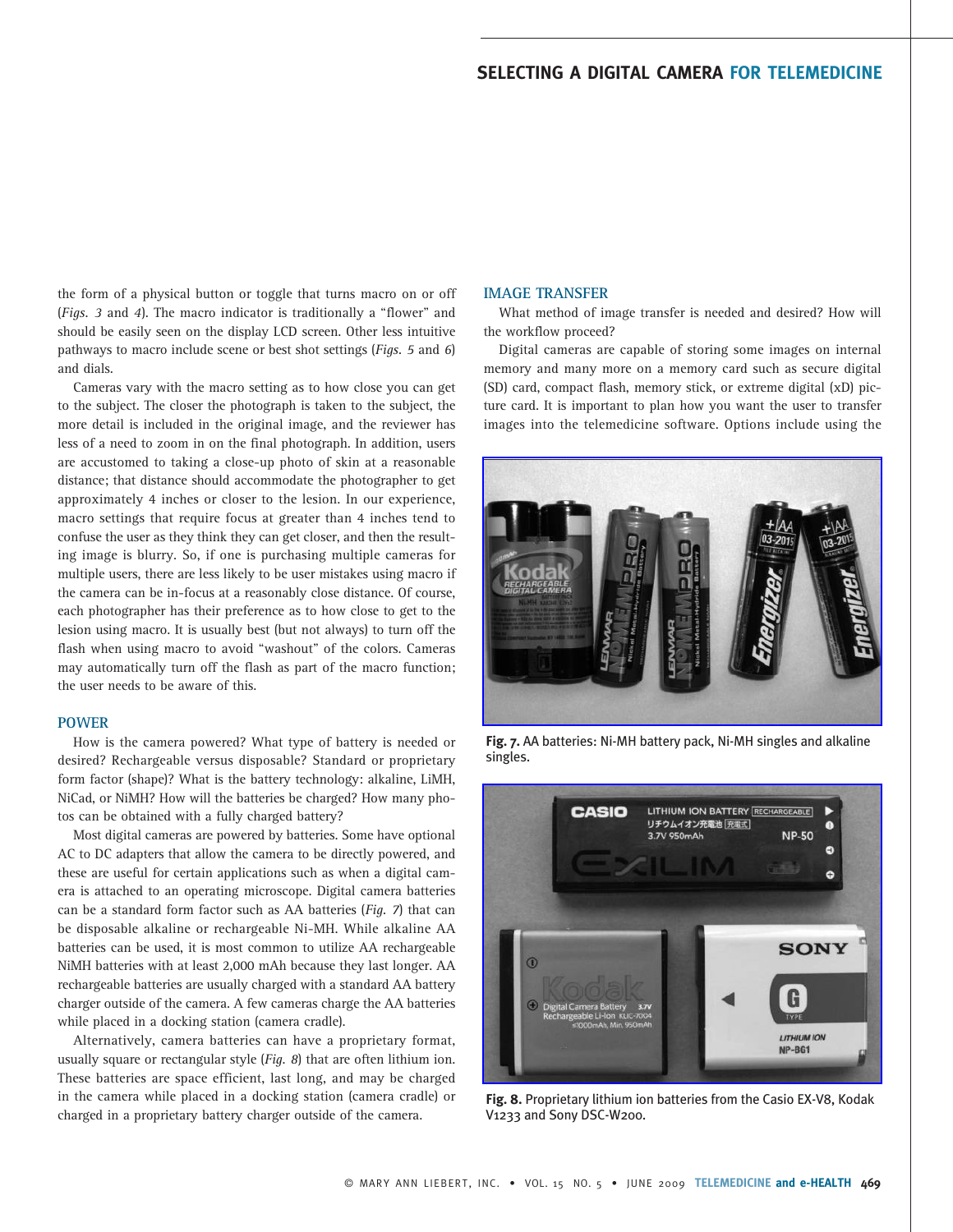removable media, USB transfer cable, camera docking station (camera cradle). When using removable media, one needs to make sure that the memory card can be removed from the camera and inserted into a memory reader with relative ease, and without damage to the card and camera. This can be a problem, for example, when the door to the memory card is opened and the AA batteries fall out of the camera. In addition, some cards are small and difficult to remove from the camera. When using a USB transfer cable, it needs to be obvious to the user where to plug the cable into the camera and computer; and the cable has a tendency to get lost. When using a camera docking station (cradle), one needs to make sure that the contacts to the docking station are not damaged by the camera during transition.

It is now possible for digital cameras to upload images to a PC directly through a wireless connection, by replacing the existing SD memory card with a "wireless SD memory card." These special memory cards look exactly like a standard SD card, but include wireless technology that is powered by the camera battery to comm[unicate with a PC over Wi-Fi technology](http://www.liebertonline.com/action/showImage?doi=10.1089/tmj.2008.0166&iName=master.img-012.jpg&w=166&h=277) (typically 802.11g, 802.11b and backwards-compatible 802.11n wireless networks).



**Fig. 9.** Camera and docking stations for the Kodak V1233 (top), Sony DSC-W200, and Casio EX-V8.

Using software provided by the card's manufacturer, the card can then upload images directly into a folder on the PC as the images are taken. When the camera is out of range of the PC, the images are stored on the SD card and uploaded at the next available opportunity to the PC. This Wi-Fi approach raises concerns regarding configuration, network, security, and clinical workflow. For example, images may be uploaded to a PC, a Web site, or both. Users would need to check on security concerns when uploading to anything but a local PC, and to make sure that medical images do not traverse outside the secure hospital network.

#### **CAMERA DOCKING STATION/CRADLE**

Is a docking station needed and desired for battery charging and image transfer?

Depending on your application, you may desire a camera docking station. The advantages of a docking station include that the camera is always charged, there is no battery charger to get lost, image transfer is enabled, there is no USB transfer cable to get lost, and the camera has a specific location where it is to be returned. The disadvantages include the difficulty in cable management and mounting and cost of the docking station. With some docking stations it is not obvious which direction to place the camera, so it is important to train users appropriately. Make sure the camera fits properly into the docking station.

Most cameras do not have docking stations, so it is necessary to decide early on if a docking station is needed. Identifying digital cameras with docking stations is more difficult than it looks as sales persons are misinformed or Web site information is not accurate. Several types of cameras and docking stations are shown in *Figure 9*.

#### **PRICE**

What can your budget afford? Does this include memory card and accessories?

Digital cameras continue to come down in price. Presently, one can get a very good consumer-grade digital camera for skin imaging for under \$350. More expensive cameras are appropriate if a technician or clinician knows how to use them. More expensive cameras are sometimes used in specialty applications, such as when changing lenses or attaching to microscopes, etc.

#### **Results**

# **APPLYING THE CRITERIA FOR DIGITAL CAMERA SELECTION: DIGITAL CAMERA SELECTION 2008**

In Alaska, new digital cameras were needed to replace existing digital cameras (Sony Mavica FD90 & FD200 and Fuji FinePix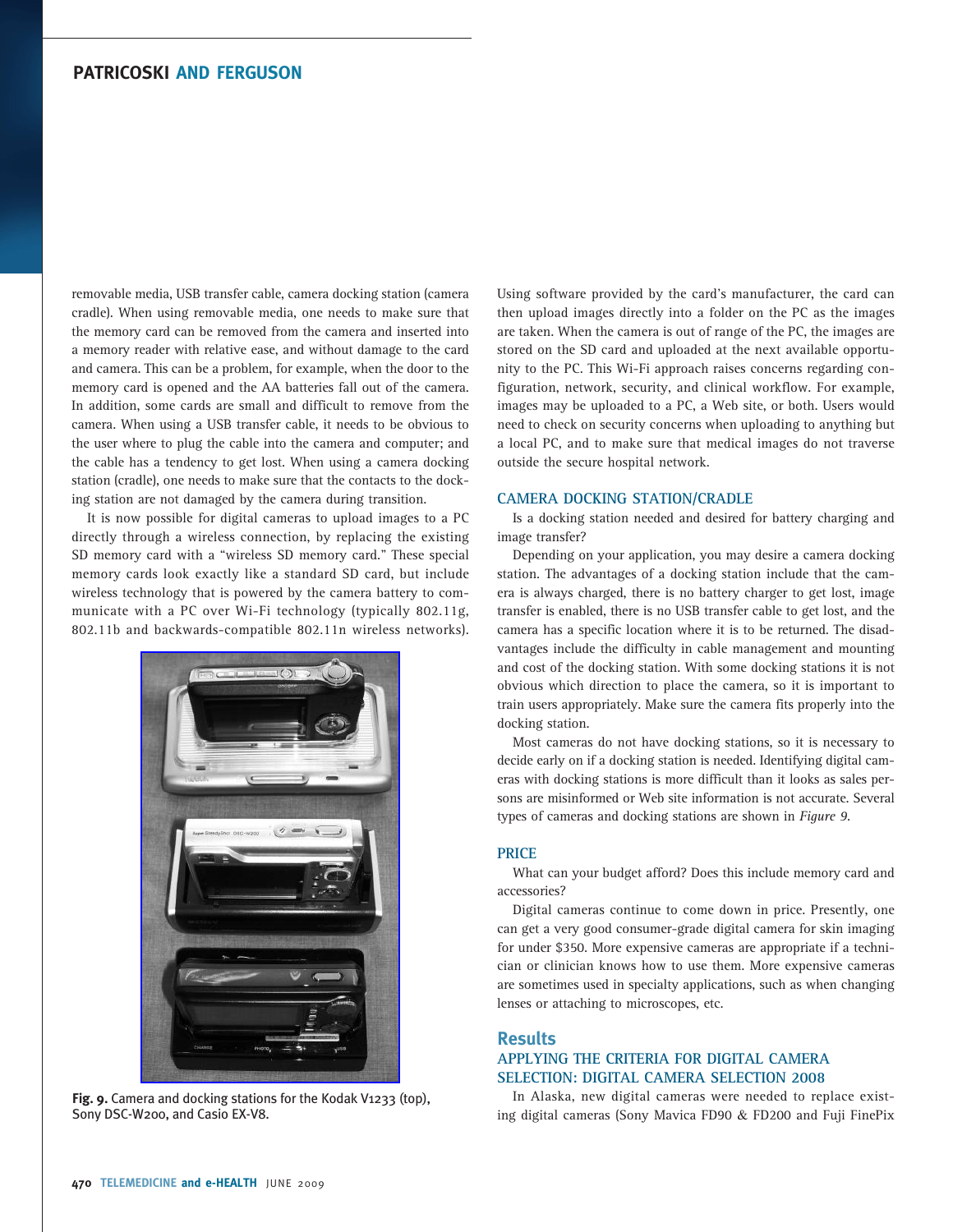E550) on the AFHCAN Telemedicine carts located at 300 sites across Alaska. A market survey and literature review revealed 20 makes and models as potential candidates for the new telemedicine deployment. The following digital cameras were included in our evaluation for 2008: Canon PowerShot A640, Casio EXILIM EX-V8, Casio EXILIM EX-Z1200, Fujifilm FinePix E900, Fujifilm FinePix F40, Fujifilm FinePix Z3, HP M547, Kodak V1003, Kodak V1233, Kodak Z812, Kodak Z885, Kodak Z1275, Nikon Coolpix 3100, Nikon L1, Nikon L5, Nikon S7c, Panasonic DMC-FX01, Pentax Optio M20, and Sony DSC-W200. Cameras were examined through June 2008 as they came to market and were available. Additional cameras were also considered and informally reviewed, but not listed here.

*Table 1* lists all of the cameras and compares some important features to consider for use in healthcare. *Table 2* describes why the Kodak V1233 was selected.

#### **USERS AND CLINICAL APPLICATION**

The camera list was generated from market reviews taking into consideration the user mix and clinical applications. Primary users of the digital camera are community health aides followed by physician assistants, nurse practitioners, audiologists, and physicians. Users range from beginners to advanced, although most fall into the beginner and intermediate group. The camera will be used for primary care, dermatology, and otolaryngology applications. From this perspective, it is most important that skin, face, and wound images are accurately captured. Much of the decision-making process considered whether the skill level of the user was compatible with the accessibility of the particular feature.

#### **IMAGE QUALITY**

Formal evaluation of image quality was conducted for all cameras using 27 standard images of the skin, wounds, and fixed

| Table 1. Digital Cameras Evaluated and Important Feature Comparison |                                                       |                                                   |                             |                                |                 |                              |                                  |              |                           |  |  |
|---------------------------------------------------------------------|-------------------------------------------------------|---------------------------------------------------|-----------------------------|--------------------------------|-----------------|------------------------------|----------------------------------|--------------|---------------------------|--|--|
| <b>CAMERA</b>                                                       | <b>MAXIMUM</b><br><b>RESOLUTION</b><br><b>MPIXELS</b> | <b>CLINICAL</b><br><b>IMAGE</b><br><b>QUALITY</b> | <b>EASY</b><br><b>MACRO</b> | <b>CLOSEST</b><br><b>MACRO</b> | <b>BATTERY</b>  | <b>IMAGE</b><br><b>STORE</b> | <b>DOCKING</b><br><b>STATION</b> | <b>PRICE</b> | <b>DIMENSIONS</b><br>(MM) |  |  |
| Canon PowerShot A640                                                | 10.0                                                  |                                                   | Yes                         | $0.4$ in                       | $4 \times AA$   | <b>SD</b>                    | <b>No</b>                        | \$292        | $109 \times 66 \times 49$ |  |  |
| Casio EXILIM EX-V8                                                  | 8.1                                                   |                                                   | <b>No</b>                   | 3.9 <sub>in</sub>              | Custom lithium  | <b>SD</b>                    | Yes                              | \$238        | $96 \times 60 \times 25$  |  |  |
| Casio EXILIM EX-Z1200                                               | 12                                                    | Excellent                                         | <b>No</b>                   | 3.9 <sub>in</sub>              | Custom lithium  | <b>SD</b>                    | Yes                              | \$311        | $93 \times 59 \times 23$  |  |  |
| Fujifilm FinePix E900                                               | 9.0                                                   |                                                   | Yes                         | 3.0 <sub>in</sub>              | $2 \times AA$   | <b>xD</b>                    | Yes                              | \$206        | $102 \times 64 \times 36$ |  |  |
| Fujifilm FinePix F40                                                | 8.3                                                   | Excellent                                         | <b>Yes</b>                  | $2.8$ in                       | $2 \times AA$   | <b>SD</b>                    | <b>No</b>                        | \$210        | $97 \times 59 \times 23$  |  |  |
| Fujifilm FinePix Z3                                                 | 5.1                                                   |                                                   | Yes                         | $3.1$ in                       | Custom lithium  | <b>xD</b>                    | Yes                              | \$191        | $90 \times 55 \times 20$  |  |  |
| <b>HP M547</b>                                                      | 6.1                                                   |                                                   | <b>No</b>                   | 3.9 <sub>in</sub>              | $2 \times AA$   | <b>SD</b>                    | Yes                              | \$97         | $96 \times 63 \times 37$  |  |  |
| Kodak V1003                                                         | 10.1                                                  |                                                   | Yes                         | 2.0 <sub>in</sub>              | Custom lithium  | <b>SD</b>                    | Yes                              | \$164        | $103 \times 55 \times 25$ |  |  |
| Kodak V1233                                                         | 12.1                                                  | Excellent                                         | <b>Yes</b>                  | $2.0$ in                       | Custom lithium  | <b>SD</b>                    | Yes                              | \$186        | $102 \times 55 \times 23$ |  |  |
| Kodak Z812                                                          | 8.2                                                   |                                                   | Yes                         | 7.9 in                         | $2 \times AA^a$ | SD                           | Yes                              | \$252        | $108 \times 74 \times 76$ |  |  |
| Kodak Z885                                                          | 8.1                                                   | Excellent                                         | <b>No</b>                   | 7.9 in                         | $2 \times AA^a$ | <b>SD</b>                    | <b>Yes</b>                       | \$181        | $90 \times 65 \times 32$  |  |  |
| Kodak Z1275                                                         | 12.1                                                  | Excellent                                         | <b>No</b>                   | 7.9 in                         | $2 \times AA^a$ | SD                           | Yes                              | \$182        | $90 \times 65 \times 32$  |  |  |
| Nikon L1                                                            | 6.2                                                   |                                                   | <b>Yes</b>                  | $1.6$ in                       | $2 \times AA$   | <b>SD</b>                    | <b>No</b>                        | \$139        | $90 \times 61 \times 47$  |  |  |
| Nikon L <sub>5</sub>                                                | 7.1                                                   |                                                   | <b>Yes</b>                  | $1.6$ in                       | $2 \times AA$   | SD                           | <b>No</b>                        | \$208        | $97 \times 61 \times 45$  |  |  |
| Nikon S7c                                                           | 7.1                                                   |                                                   | Yes                         | $1.6$ in                       | Custom lithium  | <b>SD</b>                    | <b>Yes</b>                       | \$319        | $101 \times 60 \times 21$ |  |  |
| Panasonic DMC-FX01                                                  | 6.0                                                   |                                                   | <b>No</b>                   | $2.0$ in                       | Custom lithium  | SD                           | <b>No</b>                        | \$226        | $94 \times 51 \times 24$  |  |  |
| Pentax M20                                                          | 7.0                                                   |                                                   | Yes                         | 2.0 <sub>in</sub>              | $2 \times AA$   | SD                           | <b>No</b>                        | \$149        | $89 \times 60 \times 25$  |  |  |
| Sony DSC-W200                                                       | 12.0                                                  |                                                   | Yes                         | 2.0 <sub>in</sub>              | Custom lithium  | Mem. stick                   | Yes                              | \$278        | $91 \times 59 \times 27$  |  |  |

 $\degree$  Or 1  $\times$  CR-V3 lithium.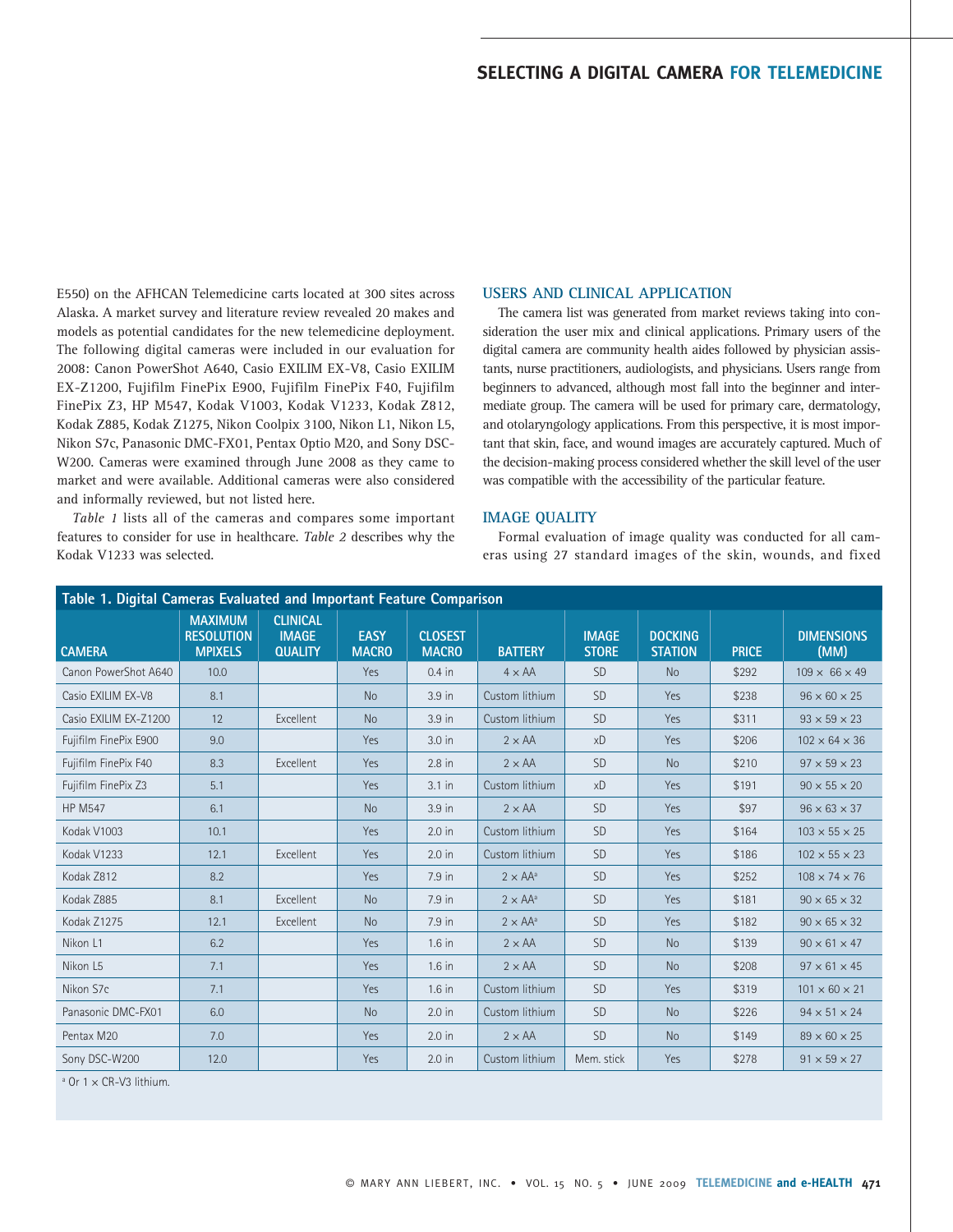#### **Table 2. Why the Kodak V1233 Is Selected for Telemedicine**

#### **The Kodak V1233 offers:**

- Compact, yet reasonable size to hold:  $4.0 \times 2.1 \times 0.9$  in
- LCD size 2.5 inch
- High-quality clinical images using the Auto settings
- Intuitive controls
- Easily accessible macro; macro distance close as 2.0 inches
- Docking station for battery charging and image transfer
- Long battery life
- USB 2.0 high-speed connection
- Image storage on common media, SD card
- Still image capture options of 12.0, 10.7, 9.0, 6.0, 3.1, 2.2, 2.1, or 1.2 megapixels
- Efficient image compression; smaller image size compared to other cameras
- Video capture options of 1,280  $\times$  720 HQ, 1,280  $\times$  720, 640  $\times$  480 HQ, and 320  $\times$  240. Note the ability to capture high-definition video 1,280  $\times$  720 at 30 fps
- Configuration setting to maintain: flash, white balance, ISO speed, color mode, sharpness, exposure metering, AF zone
- Digital image stabilization to reduce blur
- ISO 64-3200 and shutter 8 1/1200
- Excellent manuals: Get Started Guide and User Guide (PDF versions)
- **The Kodak V1233 has minor drawbacks:**
- SCN (scene) button enables 23 scene modes, the default is Auto mode (other cameras typically use a dial that is clearly set to Auto); this may require explaining to the user
- Some minor reduction in image detail (JPEG artifact) with high image compression
- Slower speed in writing data to the memory card  $(Q_0 5-8$  seconds)
- It is not a large camera, so some people find it difficult to hold

objects. Images were shot with and without flash under normal clinical lighting (fluorescent) conditions. The cameras that received highest marks for both color quality and detail included the Casio EX-Z1200, Fuji F40, Kodak Z885, Kodak Z1275, and Kodak V1233. Some generalizations can be made regarding the image quality for the following cameras: Canon A640 produced good images overall, but had extensive overexposure with flash despite change of settings. Fuji E990 produced good images overall, but not as crisp as the predecessor, Fuji E550. Panasonic DMC FX01 showed inconsistent image quality and had overexposure with flash. Sony DSC W200 performed poorly for color as the skin images had a reddish tone. *Figures 10* and *11* demonstrate differences in color capture for the Fuji F40 and Sony DSC W200. The HP M547 Had excellent color quality, but lower detail scores. Kodak V1003 had excellent detail, but lower color scores. All of the Kodak cameras utilize a



**Fig. 10.** [Hand shot with Fuji F40 using flash demonstrates ex](http://www.liebertonline.com/action/showImage?doi=10.1089/tmj.2008.0166&iName=master.img-014.jpg&w=256&h=192)cellent (natural) skin color.



**Fig. 11.** Hand shot with Sony DSC-W200 using flash demonstrates poor (yellowish) skin color.

compression algorithm that seems to do a very good job in reducing file size and retaining detail. Therefore, Kodak camera images are significantly smaller in file size. *Figures 12* and *13* demonstrates how a 12MP image from the Kodak V1233 has more detail than 6.1MP image from the HPM547, yet the images are the same file size (1.7 MB) due to Kodak's compression.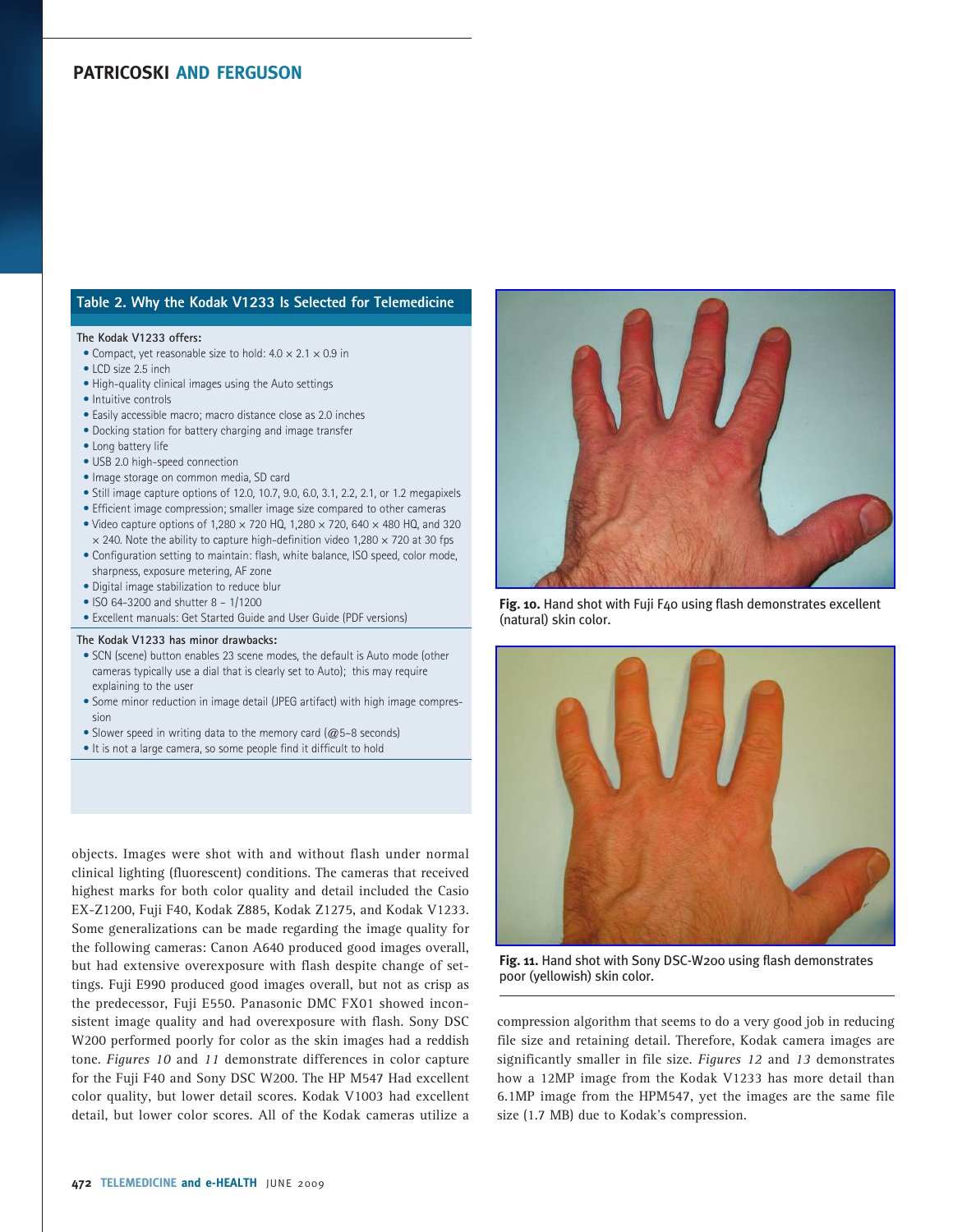# **SELECTING A DIGITAL CAMERA FOR TELEMEDICINE**



Fig. 12. Leg wound shot with Kodak V1233 at high resolution (4,000  $\times$  3,000 pixels). Kodak compression reduces the file size to 1.73 MB while retaining image quality. This image has more detail than Figure 13.



**Fig. 13.** Leg wound shot with HP M547 at medium high resolution  $(2,848 \times 2,136)$ pixels) produces file size of 1.71 MB. The image has good quality, but not the detail of Figure 12.

**ADVANCED SETTINGS**

As the camera selection was narrowed, the advanced settings were explored more carefully. The camera that was ultimately selected, Kodak V1233, required trial and error to maximize image quality and convenience for the user. For example, the Kodak V1233 provides the truest skin tones with the color set to "low" rather than "high" or "natural." The advanced settings applied to Kodak V1233 are listed in *Table 3*.

#### **EASE OF USE**

The five cameras that provided high-quality images were assessed more closely and the following aspects regarding ergonomics are noted.

The Casio EX-Z1200 is relatively easy to use except for a few problems. Users were confused by the steps needed to put the camera into and out of auto and macro settings that require the best shot button

"BS." Also, when one uses the menu screen and selects with the set button, the screen causes the menu to disappear, requiring the user to start over. The set buttons and toggles are a bit small to maneuver. In macro mode, the camera can approach 3.9 inches and then the on-screen frame goes from green to red when the distance is too close. The camera has a very nice docking station. If a user can be trained to use this camera consistently, it would be a fine choice for clinical imaging.

The Fuji F40 is probably the easiest of the five cameras to use. Buttons are obvious, functions are intuitive, and the controls fit the fingers. Unfortunately, there is no docking station for image transfer and charging. The battery needs to be removed from the camera and charged in a separate battery charger with 120-V AC power. Other than this, the Fuji F40 would be fine for clinical imaging.

The Kodak Z885 and Z1275 have similar designs and are generally easy to use. However, to enable macro, the user needs to dial the control knob to SCN (scene mode) and then select close-up for macro. This is a bit tedious and the infrequent user is likely to forget. In addition, the macro allows a distance no closer than 7.9 inches to the subject; users wanted to move the camera closer and kept getting close-up images that were out of

focus. For these reasons, these cameras are not recommended.

The Kodak V1233 is a modern-looking digital camera with easily accessible functions. The SCN button allows the camera to be in auto or one of the other 22 scene modes. Macro can be accessed from the scene mode or directly using the toggle. The macro label below the toggle is a little difficult to see because it is shiny silver color. The review, delete, menu, and share buttons surround the toggle and this is a bit unusual, but an easily understandable concept. The camera is just large enough to allow the user to hold it steady with all four corners.

#### **MACRO**

Approximately half of the cameras are easily put into macro mode with a direct button or toggle: Canon A640, Fuji E900, Fuji F40, Fuji Z3, Kodak V1003, Kodak V1233, Kodak Z812, Nikon L1, Nikon L5, NikonS7c, Pentax M20, and the Sony DSC-W200. The other cameras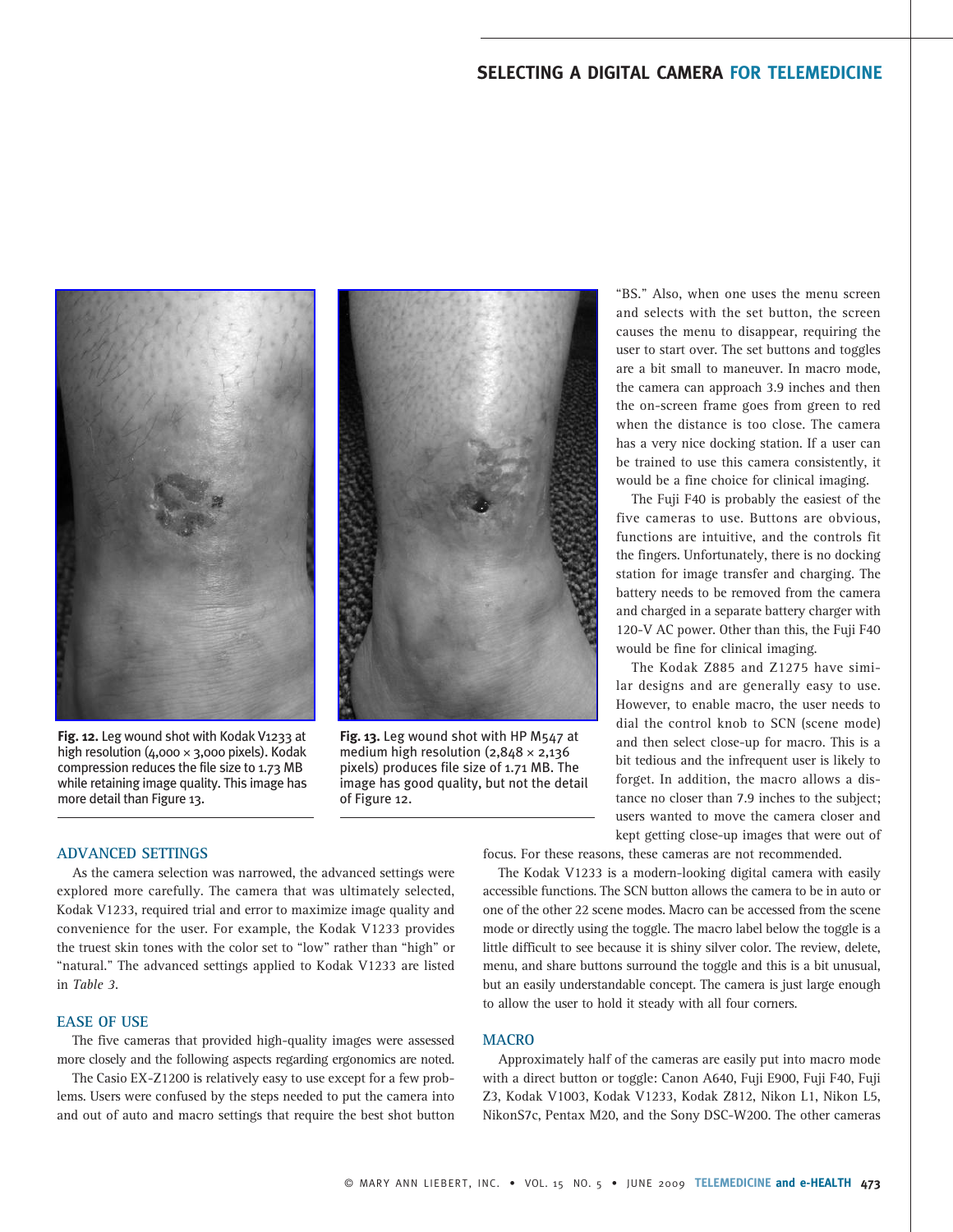| Table 3. Recommended Settings for Kodak V1233                                                                                 |                             |                                                      |                                                      |                                         |  |
|-------------------------------------------------------------------------------------------------------------------------------|-----------------------------|------------------------------------------------------|------------------------------------------------------|-----------------------------------------|--|
| <b>FEATURE CHOICES</b>                                                                                                        | <b>DEFAULT</b>              | <b>WE RECOMMEND*</b>                                 | <b>COMMENTS</b>                                      |                                         |  |
| Self-timer: 2 sec, 10 sec, Off, 2 shot                                                                                        |                             |                                                      |                                                      | Used primarily for self-portraits       |  |
| Burst: On, Off                                                                                                                |                             |                                                      |                                                      | Takes 3 shots when shutter is depressed |  |
| Picture size (MP): 12, 10.7, 9, 6, 3.1, 2.2, 2.1, 1.2                                                                         | <b>12 MP</b>                | 6 MP                                                 | Large files are compressed automatically             |                                         |  |
| Long time exposure (sec): 0.5, 1, 2, 4, 8                                                                                     |                             | None                                                 | None                                                 |                                         |  |
| Color mode: High Color, Natural Color, Low Color, Black & White, Sepia                                                        | Natural color               | Low color                                            | For more natural skin tones                          |                                         |  |
| AF control (still): Single AF, Continuous AF                                                                                  | Single AF                   | Single AF                                            |                                                      |                                         |  |
| Date stamp: On, Off                                                                                                           | 0ff                         | <b>Off</b>                                           |                                                      |                                         |  |
| White balance: Auto, Daylight, Tungsten, Fluorescent, Open Shade                                                              | Auto                        | Auto                                                 |                                                      |                                         |  |
| Face detect capture: On, Off                                                                                                  | On                          | <b>Off</b>                                           |                                                      |                                         |  |
| Exposure metering: Multi-pattern, Center Weight, Center Spot                                                                  | Multi-pattern               | <b>Center Spot</b>                                   |                                                      |                                         |  |
| AF zone: Multi-zone, Center-zone                                                                                              | Multi-zone                  | Center-zone                                          |                                                      |                                         |  |
| ISO speed: Auto, 64, 100, 200, 400, 800, 1600, 3200                                                                           |                             | Auto                                                 | Auto                                                 |                                         |  |
| Sharpness: High, Normal, Low                                                                                                  | Normal                      | Normal                                               |                                                      |                                         |  |
| Red eye preflash: On, Off                                                                                                     | On                          | On                                                   |                                                      |                                         |  |
| Blur warning: On, Off                                                                                                         | On                          | On                                                   |                                                      |                                         |  |
| Maintain settings: Flash, White Balance, ISO Speed, Color Mode,<br>Sharpness, Exposure Metering, AF Zone                      | Flash On,<br>all others Off | Flash Off,<br>all others On                          |                                                      |                                         |  |
| LCD brightness: Power Save, High Power                                                                                        |                             | High power                                           | High power                                           |                                         |  |
| LCD dimmer (sec): 30, 20, 10, Off                                                                                             | 10 seconds                  | 0ff                                                  |                                                      |                                         |  |
| Image storage: Auto, Internal Memory                                                                                          | Auto                        | Auto                                                 |                                                      |                                         |  |
| Set album: Off, [multiple]                                                                                                    | Off                         | Off                                                  |                                                      |                                         |  |
| Orientation sensor (still): On, Off, On transfer                                                                              | 0 <sub>n</sub>              | 0ff                                                  | When On, it rotates images that have no obvious "up" |                                         |  |
| Orientation sensor (video): On, Off, On transfer                                                                              | 0ff                         | 0ff                                                  |                                                      |                                         |  |
| Camera sounds                                                                                                                 | Theme, etc.                 | Theme, etc.                                          |                                                      |                                         |  |
| Sound volume: Off, Low, Medium, High                                                                                          | Medium                      | Medium                                               |                                                      |                                         |  |
| Date & time: MDY, DMY, YMD                                                                                                    | <b>MDY</b>                  | <b>MDY</b>                                           |                                                      |                                         |  |
| Digital zoom: On, Off                                                                                                         | <b>On</b>                   | 0ff                                                  | Discourage use in clinical photography               |                                         |  |
| Auto power Off (min): 10, 5, 3, 1                                                                                             | 3 minutes                   | 10 minutes                                           |                                                      |                                         |  |
| Video out: NTSC, PAL                                                                                                          | <b>NTSC</b>                 | <b>NTSC</b>                                          | N & S American standard                              |                                         |  |
| Photo frame: Display Interval, Transition, Source, Run Time, Loop                                                             |                             | 10 seconds, Off,<br>Internal/card,<br>0.5 hours, Off | 10 seconds, Off,<br>Internal/card,<br>0.5 hours, Off |                                         |  |
| Language                                                                                                                      | 18 choices                  | English                                              | English                                              |                                         |  |
| Reset camera: Continue, Cancel                                                                                                |                             | None                                                 | None                                                 | Returns settings to default             |  |
| Format: Memory Card, Cancel, Int. Memory                                                                                      |                             |                                                      |                                                      |                                         |  |
| Feature demos: Exit, New Features, HD Video, Multimedia, Slide Show,<br>Perfect Touch, Digital Image, Stabilization, High ISO | None                        | None                                                 | Choose from menu and press OK to view                |                                         |  |
| Self timer: Off, 10 sec, 2 sec                                                                                                | 0ff                         | Off                                                  |                                                      |                                         |  |
| Video size: 1280 x 720 HQ, 1280 x 720, 640 x 480 HQ, 320 x 240                                                                | 1280 x 720                  | 640 x 480 HQ                                         |                                                      |                                         |  |
| Control (video): Continuous AF, Single AF                                                                                     | Continuous                  | Continuous                                           |                                                      |                                         |  |
| Image stabilizer: On, Off                                                                                                     | 0 <sub>n</sub>              | On                                                   |                                                      |                                         |  |
| *Bold indicates change from default settings                                                                                  |                             |                                                      |                                                      |                                         |  |